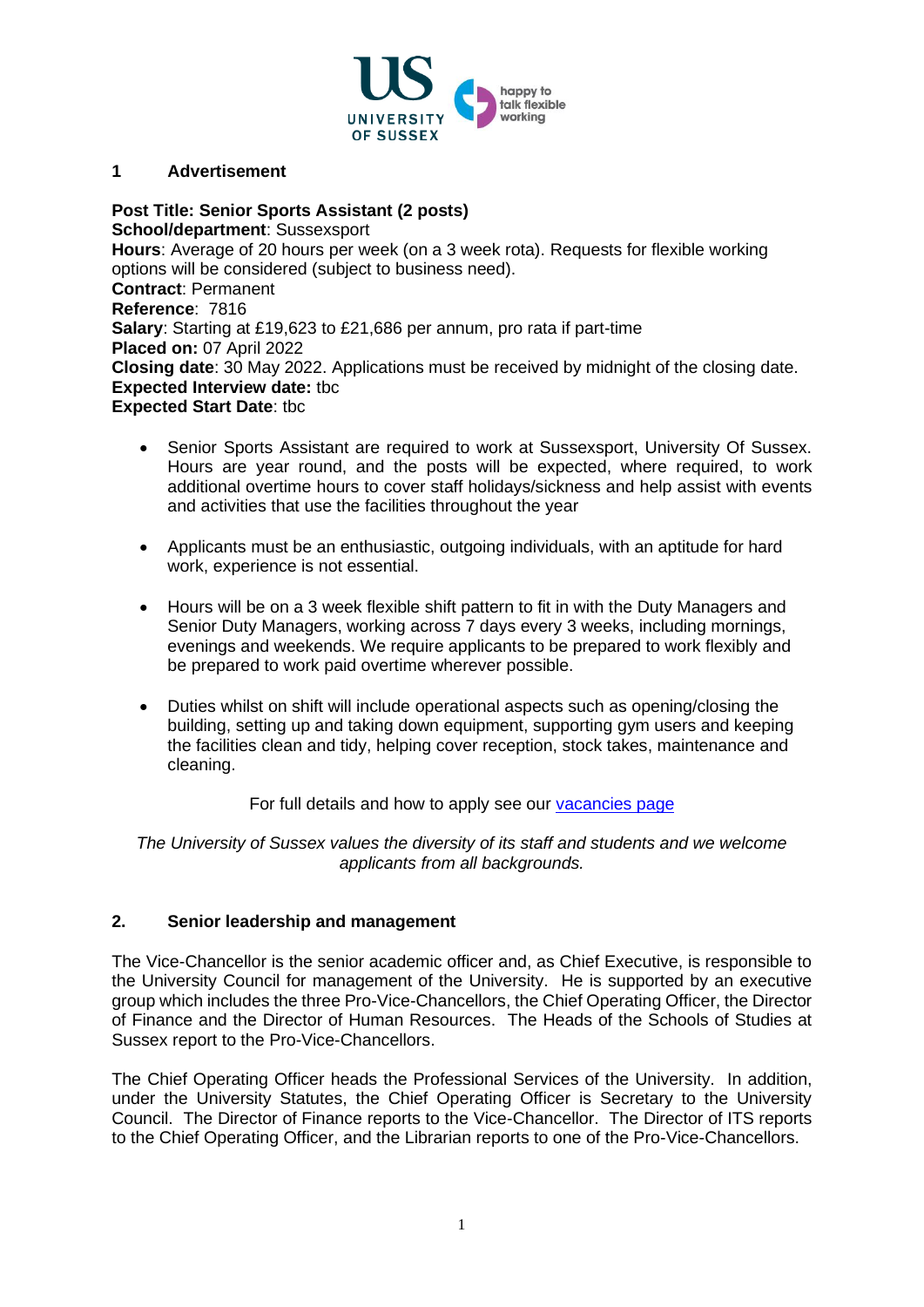

# **3. Sussexsport**

Main Purpose: Why are we here?

# *"To Enhance the student and staff experience through, physical activity"*

*Vision: Where do we want to be in the future?*

## *"To be a leading South East University in our physical activity offer"*

#### **Facilities**

Sussexsport is split between two sites on campus; The Sport Centre and the Falmer Sports Complex which are approximately half a mile apart.

The Sport Centre houses; 2 sports halls which cater for large number of indoor sports, a dance studio/dojo, 4 glass backed squash courts, a fitness room (incorporating spin bikes) and a therapy room which incorporates a sports injury clinic and a wide range of complimentary therapies.

The Falmer Sports Complex (FSC) is the location for our main fitness facilities including a free weights area and specialist strength and conditioning room. In addition the FSC is home to six outdoor tennis courts, 2 rugby pitches, 2 football pitches, a cricket square, a full and small size floodlit 3G pitch and artificial turf pitch and outdoor cricket nets. There is also a café bar and catering outlet.

## Usage

The facilities are predominantly used by staff and students on a pay and play and membership basis although Sussexsport has regular number of community users, particularly at evenings and weekends. The Service has also hosted local, regional and international events and recently staged the European Kendo championships. We have also

provided facilities for Brighton and Hove Albion FC, the Brighton Bears Basketball team and Sussex County Cricket Club

We now run popular children's camps in the half terms, Easter and summer vacations including sports such as basketball, netball tennis and cricket.

During term time over 20 different university sports clubs use both venues for team training. The classes and course programme offers a wide variety of aerobics, dance and movement classes with over 50 sessions offered each week. In addition our Active Us programme provides opportunities for more casual and friendly involvement in sport for players who do not play for University team.

For further information visit our web pages:<http://www.sussex.ac.uk/sport/index.php>

## Additional Information for applicants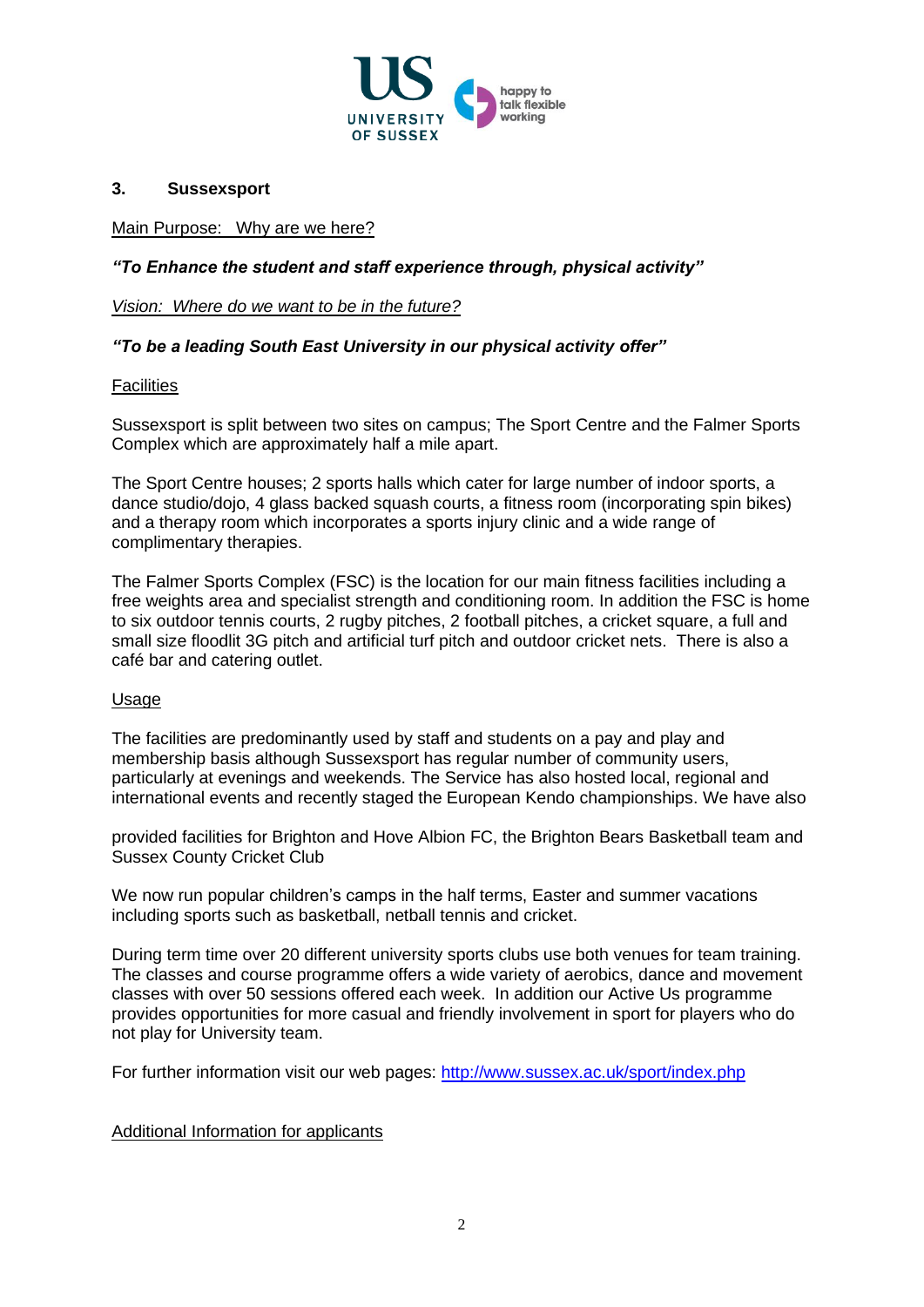

Sussexsport offers a friendly working environment and has a strong commitment to staff development and training. The service has been awarded Investors in People for the last twenty years and has gold accreditation. We also encourage all our staff to go about duties in a resource efficient way, trying to minimise the impact to the environment wherever possible. Applicants will need to have a strong commitment to working as part of focused and enthusiastic team. The successful applicant will be provided with a full induction programme which will cover the key aspects of the role including training on the services computerised booking system and till (SCUBA). Prior experience of using a computer would be advantageous.

## **4. Job Description**

# UNIVERSITY OF SUSSEX

Job Description for the post of: Sports assistant and receptionists

| Dept:               | Sussexsport                                                                                                                                        |
|---------------------|----------------------------------------------------------------------------------------------------------------------------------------------------|
| Job Title:          | <b>Senior Sports Assistant</b>                                                                                                                     |
| Location:           | Sport Centre / Falmer Sports Complex                                                                                                               |
| Salary:             | Clerical and Related grade 3 pro rata.                                                                                                             |
| Term of Employment: | Permanent                                                                                                                                          |
| Report to:          | Deputy Head of Sport, Operations, Fitness and Performance                                                                                          |
| Job Purpose:        | To assist in the smooth running of the facility, ensuring all<br>facilities and services meet the needs of our members and<br>various user groups. |

## **Specific Responsibilities**

Principal Accountabilities / Main tasks

1. To be responsible for the opening up and closing procedures on a daily basis.

2. With other operational staff to ensure that cash handling and computerised membership systems are operating effectively every day, to check all till reconciliation's and to assist the reception team to produce daily transaction reports where required.

3. With other operational staff to be responsible for overseeing reception staff and part time sports assistants

4. To be aware of all operating and quality assurance procedures, ensuring that these are implemented and recorded effectively. This includes checking that all customer complaints are dealt with quickly and effectively and also the customer care service procedures are followed by all staff.

5. To be aware of and keep up to date on all programme and service information to ensure that all aspects of Sussexsport is promoted effectively and customer needs are met.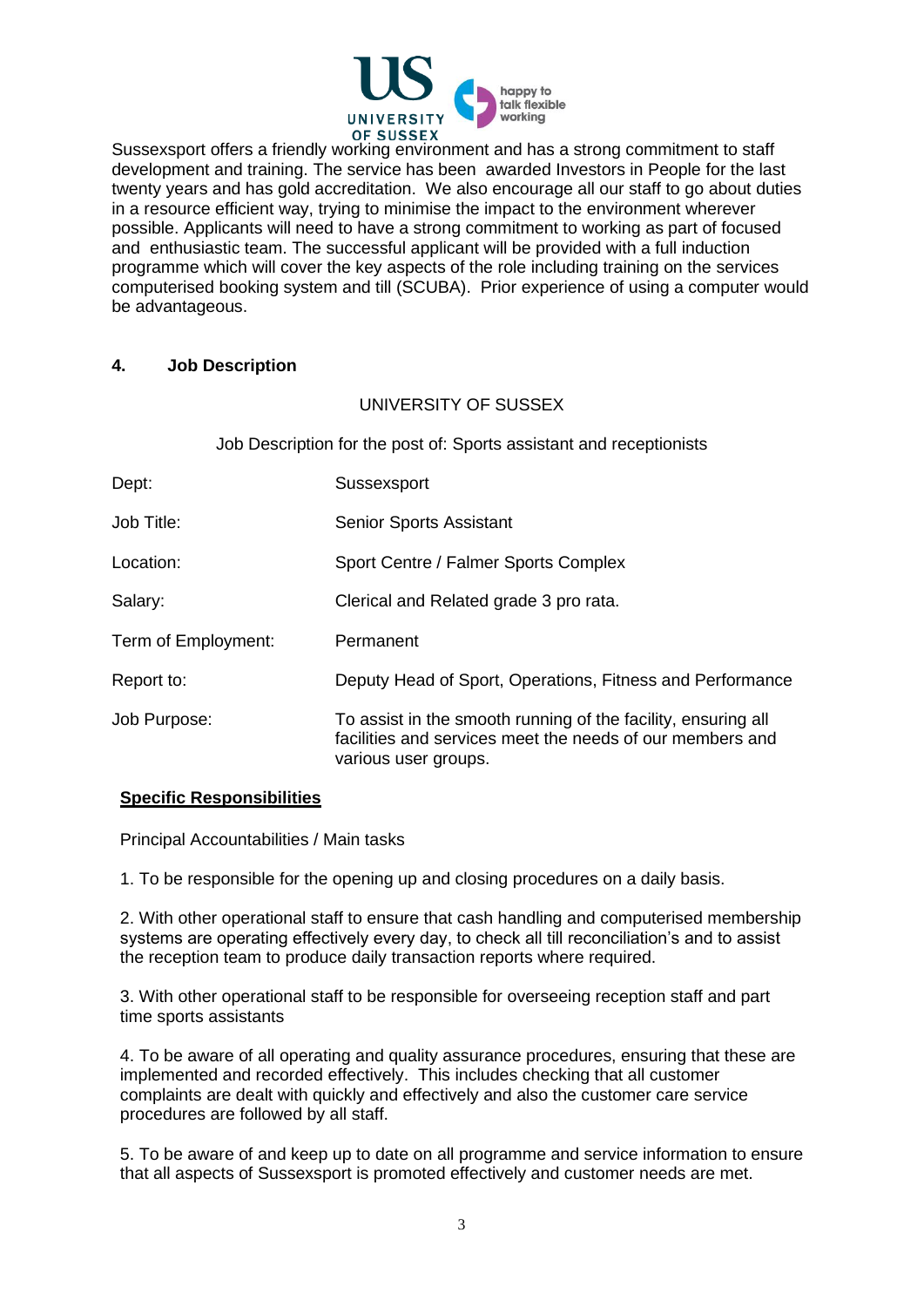

6. To ensure that building checks are carried out throughout the shift and the daily facility worksheets are completed. To make sure that all areas are clean and tidy and in full working order. To ensure that any difficulties not resolved on the shift are bought to the attention of the forthcoming duty manager or the senior management dependant on their nature.

7. To carry out regular maintenance and safety inspections of facilities and equipment, and refer problems to senior staff or report to the Estates service centre where applicable

8. To attend to any first aid requirements as an appointed first aider.

9. To ensure bookings and fixture needs are met through setting up taking down of equipment and checking of booking screens on a regular basis. Liaise with ground staff where required for outdoor sports.

- 11. To monitor usage of club sessions
- 12. To cover for the receptionist if required
- 13. To ensure all promotional material and displays in the building are up to date.

14. To undertake training and development as required, within the overall scope of the role

15. To assist the senior management team where required.

## **Additional Duties**

16. To assist with Fitness introduction sessions, provide fitness programmes and where applicable health and fitness assessments and class teaching.

17. To provide a visible presence in the fitness rooms offering informal help and advice to members and ensuring equipment is used, cleaned and maintained properly.

18. To assist with coaching and or teach on children's coaching courses and Children's parties when required

19. To carry out any additional duties within the overall purpose and scope of the job as required by the senior management team.

#### **5. Person Specification**

| <b>SKILLS / ABILITIES</b>                       | Essential | Desirable |
|-------------------------------------------------|-----------|-----------|
| Clear communication - written and oral          | Yes       |           |
| Ability to work under pressure                  | Yes       |           |
| Good organisational and motivational skills     | Yes       |           |
| Ability to use own initiative and problem solve | Yes       |           |
| Good time management skills                     | Yes       |           |